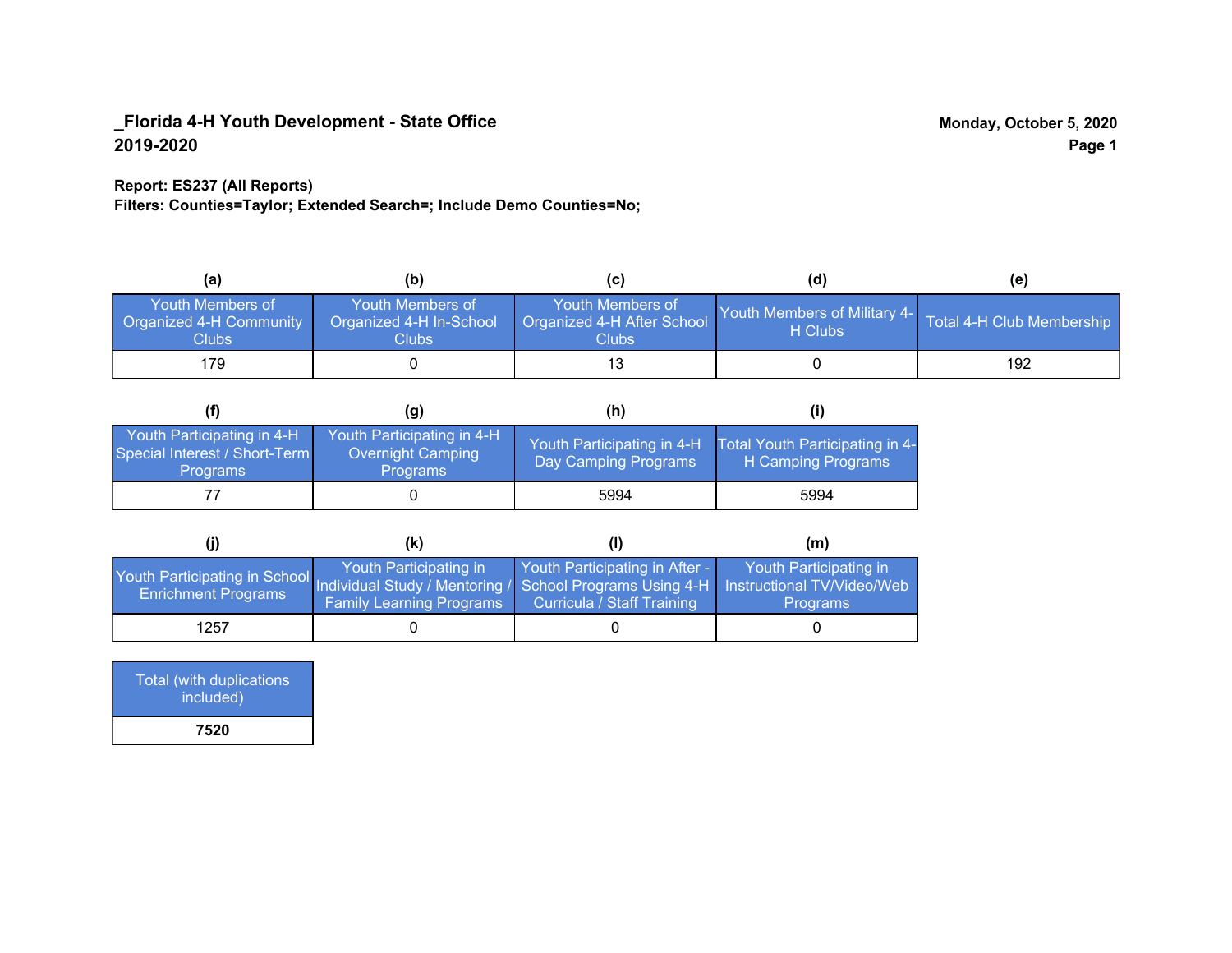**Report: ES237 (All Reports)**

**Filters: Counties=Taylor; Extended Search=; Include Demo Counties=No;**

# **School Grade (duplications eliminated)**

| Kinder | 1st | 2nd | 3rd  | 4th | 5th  | 6th | 7th | 8th | 9th | <b>Moth</b> | $-11th$ | 12th | Post HS Not in School Special | <b>Total</b> |
|--------|-----|-----|------|-----|------|-----|-----|-----|-----|-------------|---------|------|-------------------------------|--------------|
| 757    | 790 | 826 | 1266 | 860 | 1110 | 758 | 448 | 253 | 177 | 76          | 52      | 114  |                               | 7487         |

# **Gender of 4-H Youth Participants (duplications eliminated)**

| Male | 'Female | Total |
|------|---------|-------|
| 3923 | 3564    | 7487  |

# **Place of Residence of 4-H Youth Participants (duplications eliminated)**

| ∣ Farm | Towns of under 10,000 and<br>rural non-farm | Towns and cities (10,000-<br>50,000), and their suburbs | Suburbs of cities of over<br>50,000 | Central cities of over 50,000 | Total |
|--------|---------------------------------------------|---------------------------------------------------------|-------------------------------------|-------------------------------|-------|
|        | 6132                                        | 1340                                                    |                                     |                               | 7487  |

# **Total 4-H Youth Participants (duplications eliminated)**

**Total** 

**<sup>7487</sup> Note: The four totals on this page should all match.**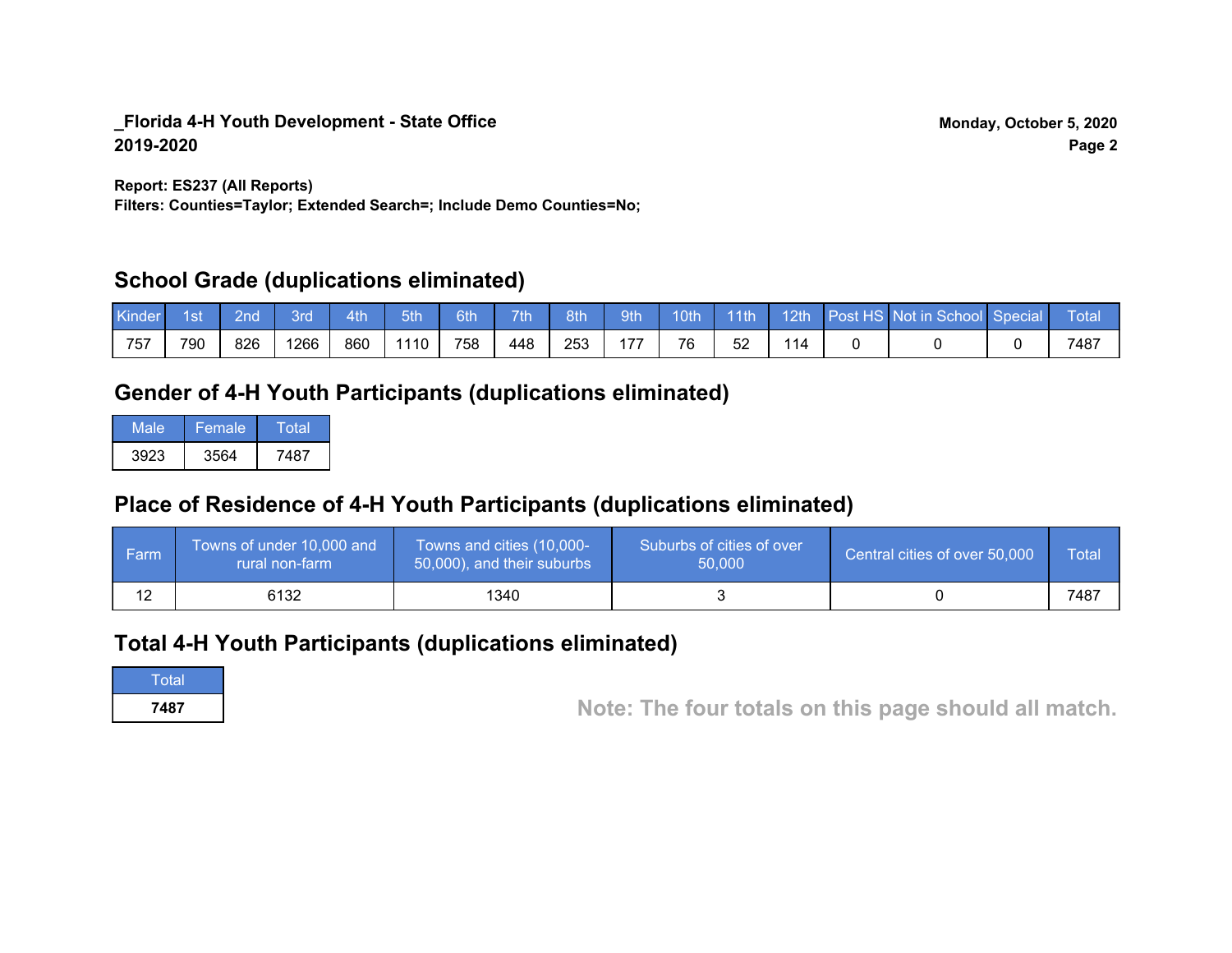**Report: ES237 (All Reports)**

**Filters: Counties=Taylor; Extended Search=; Include Demo Counties=No;**

| <b>ETHNICITY</b>       | <b>TOTAL YOUTH</b> |
|------------------------|--------------------|
| Hispanic or Latino     | 4560               |
| Not Hispanic or Latino | 2927               |

Directions: Type in the appropriate numbers for your project. Ethnicity is separate from race. YOu should indicate an ethnicity category for each participant and all racial categories that apply to each participant (i.e. a participant of more than one race would be recorded in each applicable racial category). Ideally, your total participants should equal the total of numbers in your ethicity section. Totals of racial categories will be equal to or greater than your total participants if they all report racial information.

4-H Youth Participants: Any youth taking part in programs provided as a result of action by extension personnel (professional. Paraprofessional. And volunteer). This includes youth participation in programs conducted through 1862, 1890, and 1994 land-grant universities, EFNEP, urban gardening, and other programs that may not actually use the 4-H name and emblem with participants.

| <b>RACE</b>                               | <b>TOTAL YOUTH</b> |
|-------------------------------------------|--------------------|
| American Indian or Alaskan Native         | 8                  |
| Asian                                     | 13                 |
| <b>Black or African American</b>          | 4355               |
| Native Hawaiian or other Pacific Islander | 0                  |
| White                                     | 2994               |
| Youth Indicating More Than One Race       | 117                |
| <b>Undetermined</b>                       | 0                  |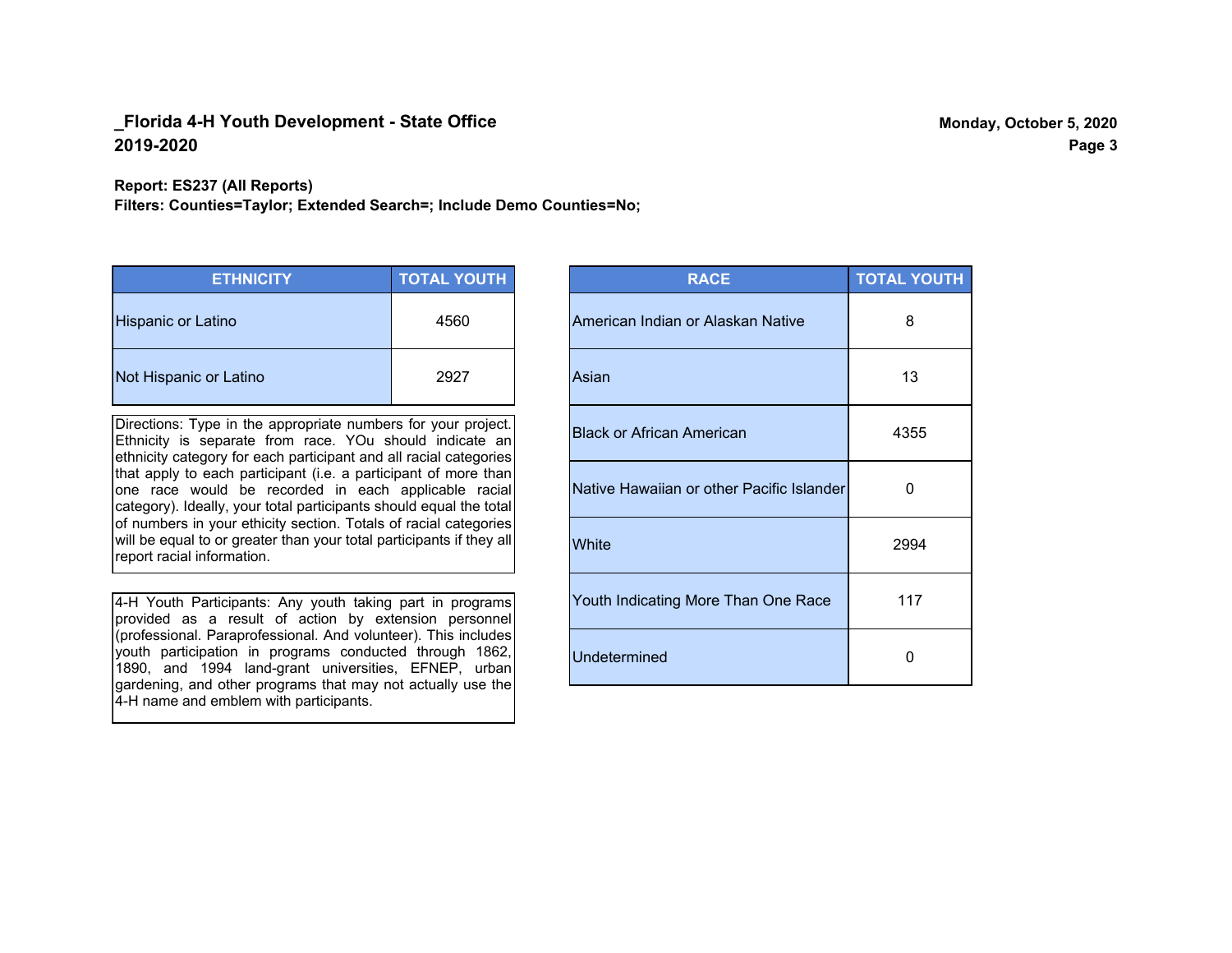**Report: ES237 (All Reports)**

**Filters: Counties=Taylor; Extended Search=; Include Demo Counties=No;**

| Total Number of<br><b>Adult Volunteers</b> | <b>Total Number of</b><br><b>Youth Volunteers</b> | Total |
|--------------------------------------------|---------------------------------------------------|-------|
| 27                                         |                                                   | 34    |

Adult Volunteer: Unpaid support for the 4-H program by an individual beyond high school age.

Youth Volunteer: Unpaid support for the 4-H program by a person who has not yet graduated from high school.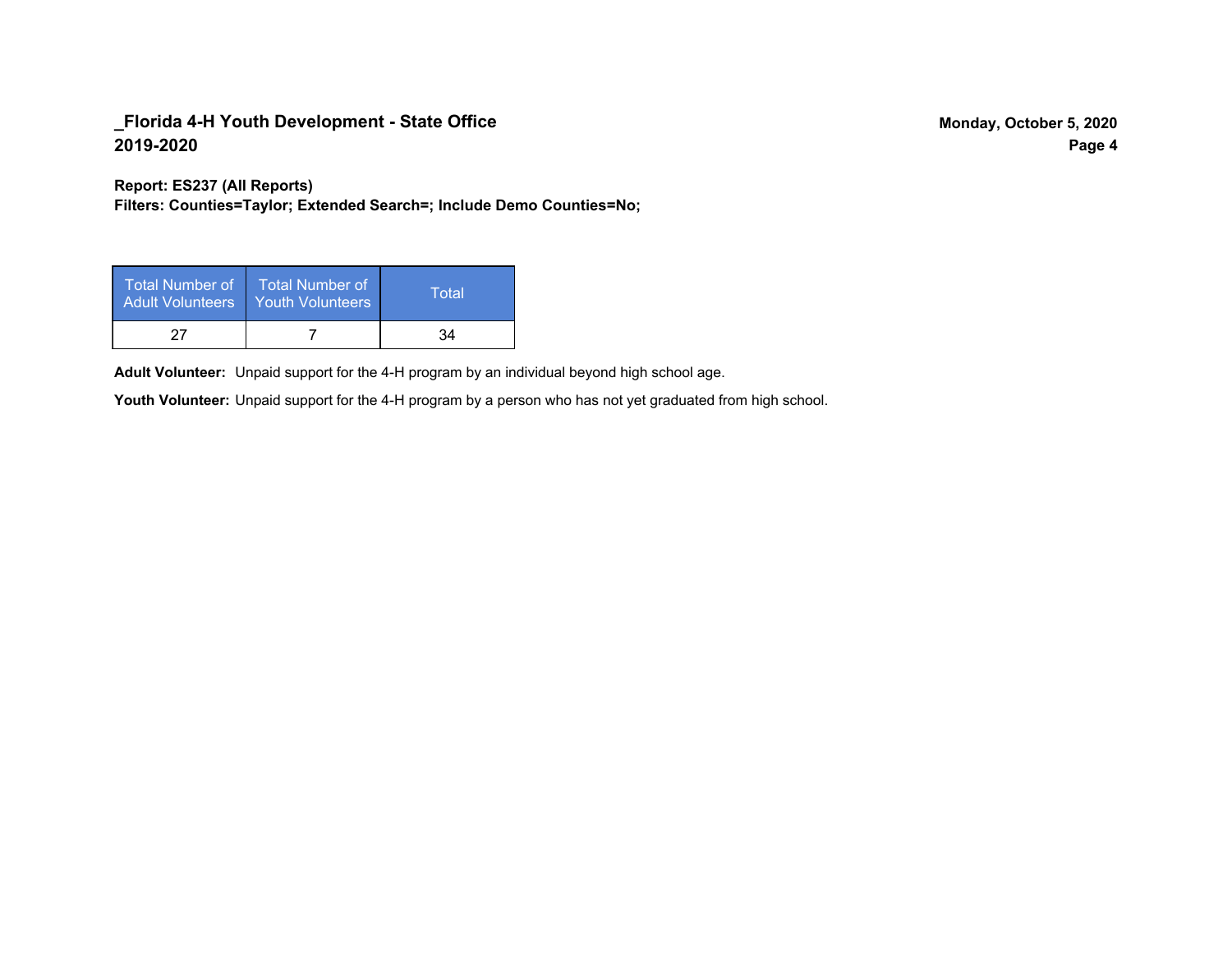### **Ag in the Classroom**

| : Agriculture Awareness                   | 418 |
|-------------------------------------------|-----|
| School Enrichment - Agriculture Awareness | 253 |
| School Enrichment - Pizza Garden          |     |
|                                           | 671 |

#### **Animals**

| (4-H Cloverbuds- ANIMALS & PETS)-retired project | $\pmb{0}$   |
|--------------------------------------------------|-------------|
| (CAGED BIRDS) Retired Project                    | 0           |
| (GOATS) Retired Project                          | 0           |
| (GOATS-Pygmy) Retired Project                    | $\mathbf 0$ |
| (HORSE-Advanced Horsemanship) Retired Project    | 0           |
| (HORSE-Horsemanship Science) Retired Project     | 0           |
| (LLAMAS AND ALPACAS)-retired project             | 0           |
| (POCKET PETS) Retired Project                    | 0           |
| <b>ANIMAL SCIENCES</b>                           | 1           |
| <b>BEEF</b>                                      | 3           |
| <b>CATS</b>                                      | 1           |
| <b>DAIRY CATTLE</b>                              | 418         |
| <b>DOGS</b>                                      | 0           |
| GOATS (Dairy)                                    | 0           |
| GOATS (Meat)                                     | 0           |
| <b>HORSE</b>                                     | 6           |
| HORSE (Horseless Horse)                          | 6           |
| <b>PETS</b>                                      | 0           |
| <b>POULTRY</b>                                   | 419         |
| <b>RABBITS</b>                                   | 0           |
| <b>SHEEP</b>                                     | 0           |
| <b>SWINE</b>                                     | 21          |
|                                                  | 875         |

## **Biological Sciences**

| (4-H Cloverbuds-SCIENCE & TECHNOLOGY) Retired Project | $\Omega$ |
|-------------------------------------------------------|----------|
| (Marine/Aquatic-AQUARIUMS) Retired Project            | $\Omega$ |
| (Marine/Aquatic-WETLANDS) Retired Project             | $\Omega$ |
| (Sciences-WINGS) Retired Project                      | $\Omega$ |
| (Wildlife - Bats) Retired Project                     | $\Omega$ |
| (Wildlife - Butterflies- WINGS) Retired Project       | $\Omega$ |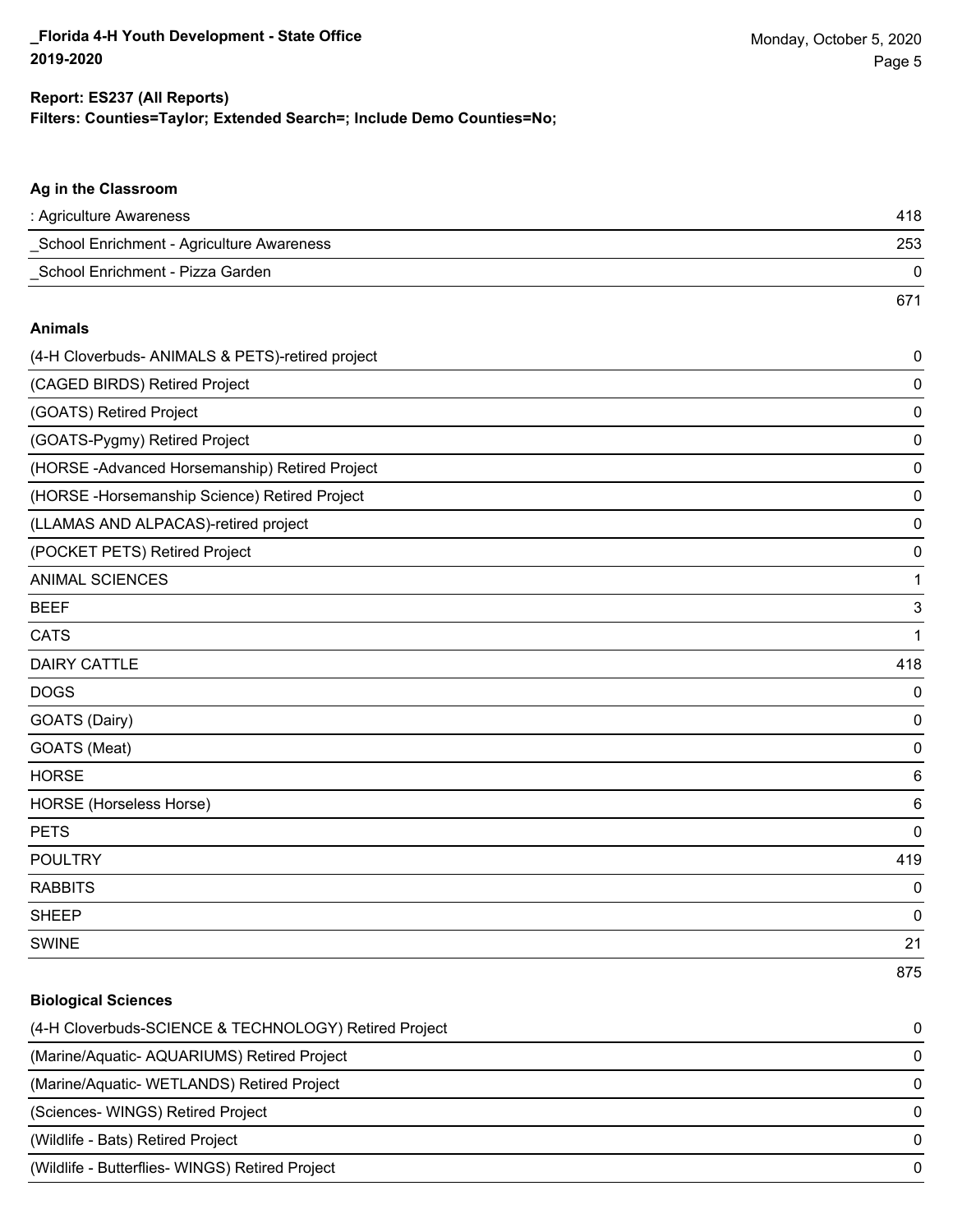## **Filters: Counties=Taylor; Extended Search=; Include Demo Counties=No; Report: ES237 (All Reports)**

| (Wildlife- BLUEBIRDS) Retired Project                      | 0    |
|------------------------------------------------------------|------|
| : ABCs of ENTOMOLOGY                                       | 0    |
| : Entomology-Apiary/Beekeeping                             | 418  |
| : Meat Sciences                                            | 0    |
| : Natural Sciences                                         | 0    |
| _School Enrichment - Embryology                            | 0    |
| <b>School Enrichment- Natural Sciences</b>                 | 0    |
| INSECTS (ENTOMOLOGY)                                       | 0    |
| MARINE SCIENCE AND AQUATIC SCIENCES                        | 1    |
| <b>SCIENCE DISCOVERY</b>                                   | 1077 |
| <b>VETERINARY SCIENCE</b>                                  | 0    |
|                                                            | 1496 |
| <b>Civic Engagement</b>                                    |      |
| (4-H Cloverbuds- CITIZENSHIP)-retired project              | 0    |
| (Citizenship-INTERGENERATIONAL) Retired Project            | 0    |
| <b>CITIZENSHIP</b>                                         | 0    |
| CITIZENSHIP-COMMUNITY SERVICE                              | 421  |
| CULTURAL AND GLOBAL EDUCATION                              | 459  |
|                                                            | 880  |
| <b>Communications and Expressive Arts</b>                  |      |
| (4-H Cloverbuds- COMMUNICATIONS) Retired Project           | 0    |
| (4-H Cloverbuds- VISUAL-LEISURE ARTS) Retired Project      | 0    |
| (FILMMAKING) Retired Project                               | 0    |
| (LEISURE ARTS- Arts & Crafts) Retired Project              | 0    |
| (Leisure Arts- COLLECTIBLES) Retired Project               | 0    |
| (PHOTOGRAPHY) Retired Project                              | 0    |
| (PUBLIC SPEAKING) Retired Project                          | 0    |
| (VISUAL ARTS) Retired Project                              | 0    |
| _School Enrichment - 4-H Tropicana Public Speaking Program | 899  |
| COMMUNICATIONS AND PUBLIC SPEAKING                         | 0    |
| <b>EXPRESSIVE ARTS</b>                                     | 0    |
| <b>VISUAL ARTS</b>                                         | 0    |
|                                                            | 899  |
| <b>Community / Volunteer Service</b>                       |      |

(Citizenship-PUBLIC ADVENTURES) Retired Project 0

0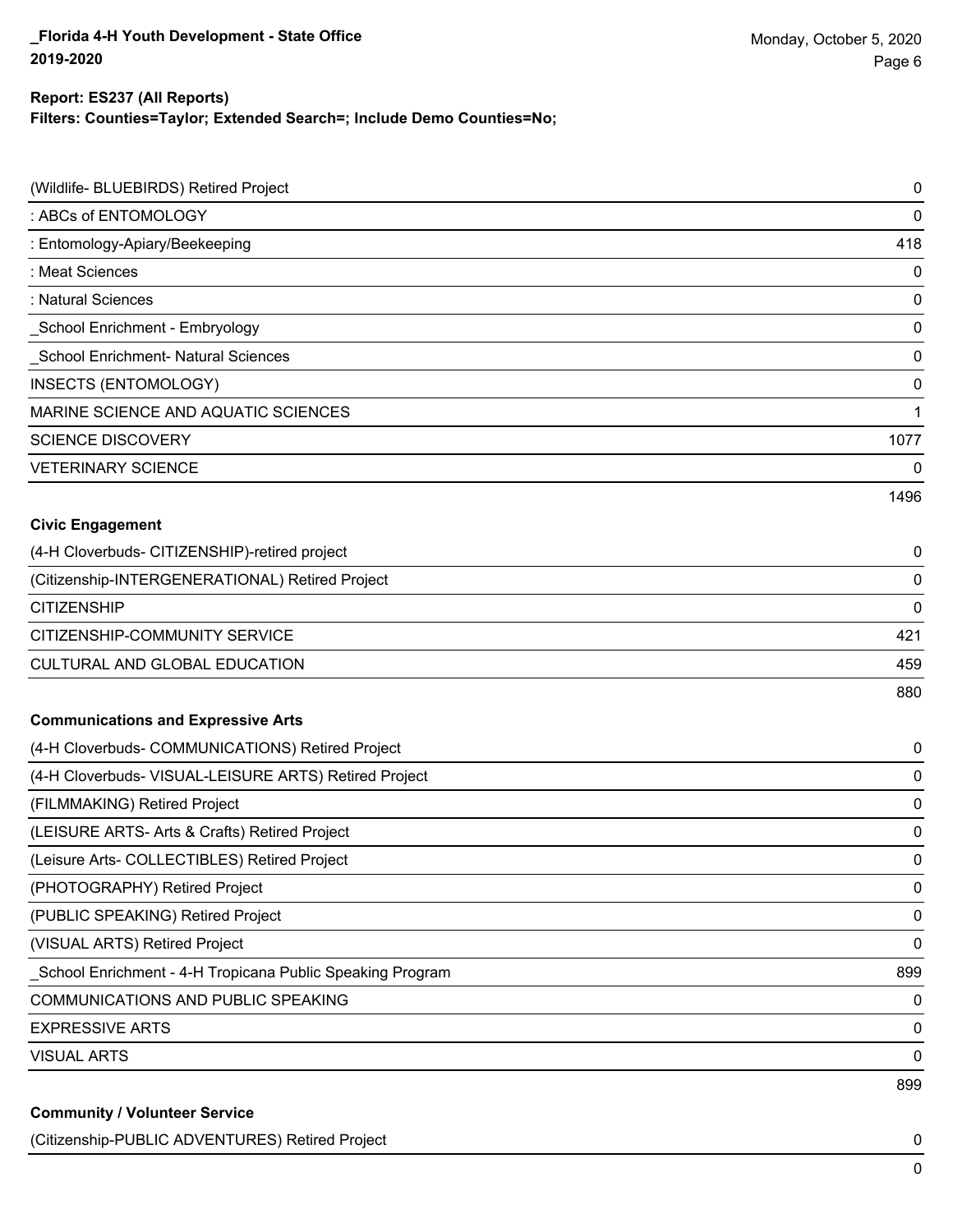**Consumer and Family Science**

## **Filters: Counties=Taylor; Extended Search=; Include Demo Counties=No; Report: ES237 (All Reports)**

| (4-H Cloverbuds- CLOTHING) Retired project                   | 0   |
|--------------------------------------------------------------|-----|
| (CHILD DEVELOPMENT Babysitting) Retired Project              | 0   |
| (Clothing - SELECTION) Retired Project                       | 0   |
| (Clothing - SEWING) Retired Project                          | 0   |
| (Clothing-Sewing- QUILTING) Retired Project                  | 0   |
| (CONSUMER EDUCATION AND SHOPPING) Retired Project            | 0   |
| (Human Development - Talking with TJ) Retired Project        | 0   |
| (HUMAN DEVELOPMENT) Retired Project                          | 0   |
| (Human Development-CHOICES) Retired Project                  | 0   |
| (Money Management - FINANCIAL CHAMPIONS) Retired Project     | 0   |
| : Consumer Choices Event                                     | 0   |
| 4-H CLOVERBUDS                                               | 57  |
| Animal Science- ALL ABOUT ANIMALS                            | 0   |
| Animal Sciences- LIVESTOCK JUDGING                           | 0   |
| Animals-PETS/SMALL ANIMALS                                   | 0   |
| CHILD DEVELOPMENT & CHILD CARE                               | 0   |
| Citizenship-SERVICE LEARNING                                 | 0   |
| <b>CLOTHING &amp; SEWING</b>                                 | 459 |
| <b>Exploring Farm Animals</b>                                | 0   |
| Hog-n-Ham Project                                            | 0   |
| Marine Science                                               | 0   |
| MONEY MANAGEMENT                                             | 0   |
| Performing Arts-DANCE/MOVEMENT                               | 0   |
| Pet Pals                                                     | 0   |
| Plant Pals, K-3 (5-8 yrs)                                    | 0   |
| test                                                         | 0   |
| Wildlife - Birds                                             | 0   |
|                                                              | 516 |
| <b>Environmental Education / Earth Sciences</b>              |     |
| (4-H Cloverbuds- ENVIRONMENT-Earth Sciences) Retired Project | 0   |
| : Recycling                                                  | 0   |
| : Water Education                                            | 0   |
| School Enrichment - Project Learning Tree                    | 0   |
| School Enrichment- Environmental Sciences                    | 0   |
| <b>EARTH SCIENCES</b>                                        | 1   |
|                                                              |     |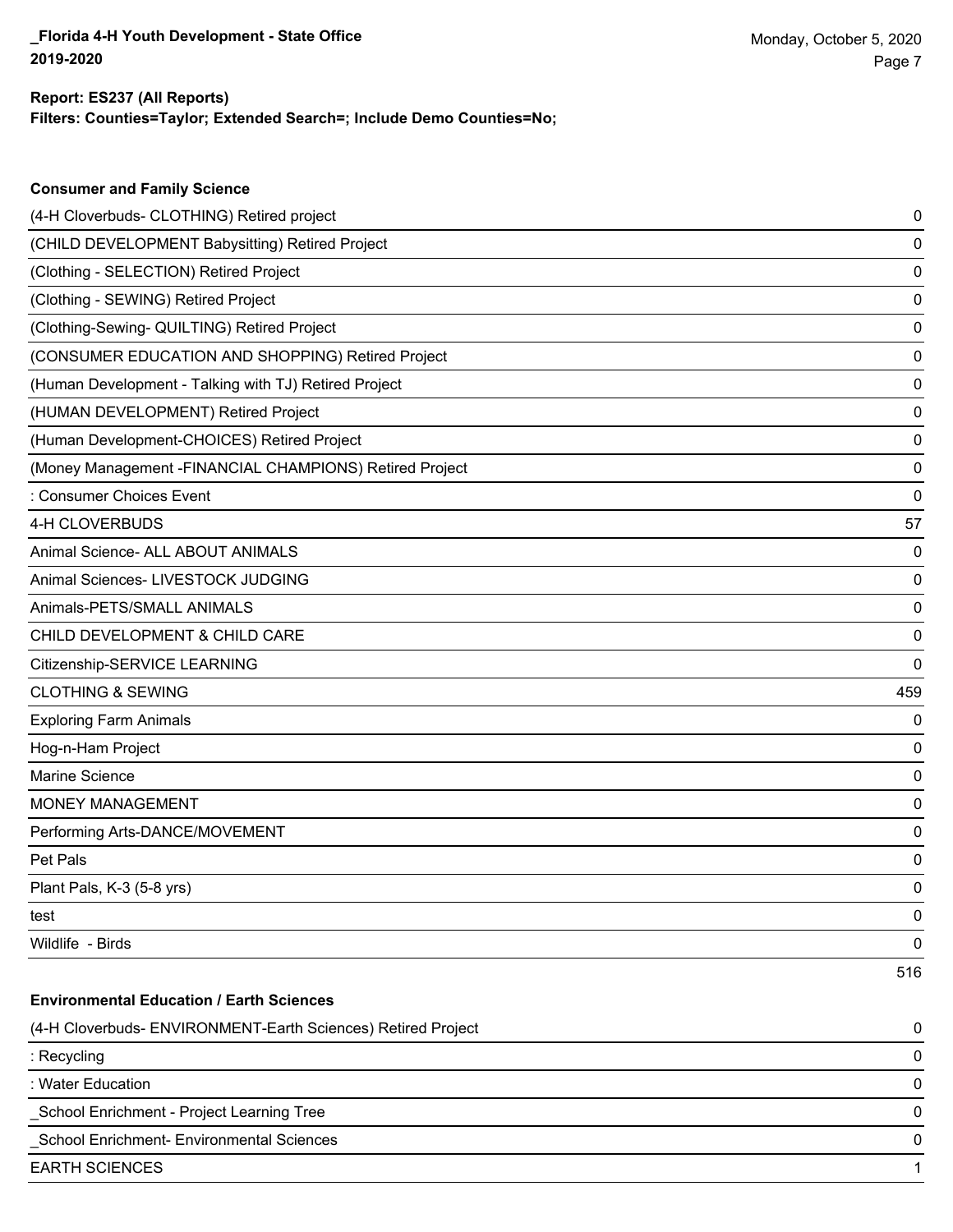**Filters: Counties=Taylor; Extended Search=; Include Demo Counties=No;**

| <b>ENERGY</b>                                         | $\mathbf 0$ |
|-------------------------------------------------------|-------------|
| <b>ENVIRONMENTAL SCIENCES</b>                         | 8           |
| <b>FORESTRY</b>                                       | 0           |
| <b>OUTDOOR EDUCATION</b>                              | 4           |
| SOIL AND WATER SCIENCES                               | 0           |
| <b>SPORTFISHING</b>                                   | 0           |
| <b>SS-SHOOTING SPORTS</b>                             | 1           |
| <b>SS-ARCHERY</b>                                     | 0           |
| SS-HUNTING 10y/o                                      | 0           |
| SS-MUZZLELOADING 12y/o                                | 0           |
| SS-RIFLE, AIR                                         | 0           |
| SS- RIFLE, SMALL BORE                                 | 0           |
| SS-SHOTGUN 10y/o                                      | $\Omega$    |
| <b>WILDLIFE &amp; HABITATS</b>                        | 0           |
|                                                       | 14          |
| <b>Foods and Nutrition</b>                            |             |
| (4-H Cloverbuds- FOODS & NUTRITION) Retired Project   | 0           |
| (Food - SPORTS NUTRITION) Retired Project             | 0           |
| (FOOD AND FOOD PRESERVATION SCIENCES) Retired Project | 0           |
| (FOOD PREP AND COOKING) Retired Project               | 0           |

(Food Prep- BREADS & BREADMAKING) Retired Project 0

(Food Prep- DAIRY FOODS) Retired Project 0

(Food Prep- MICROWAVE MAGIC) Retired Project 0

(Food Science- FOOD PRESERVATION) Retired Project 0 \_School Enrichment - Up for the Challenge 0

\_School Enrichment - YUM 0

\_School Enrichment - YUMMEE 0

\_School Enrichment- Nutrition 0

FOOD & NUTRITION 424

### **Health**

| (Health-HEALTH ROCKS) Retired Project       | 0   |
|---------------------------------------------|-----|
| (HEALTH: PHYSICAL ACTIVITY) Retired Project | 0   |
| : Healthy Living                            | 189 |
| PERSONAL WELL BEING                         | 114 |
|                                             | 303 |

424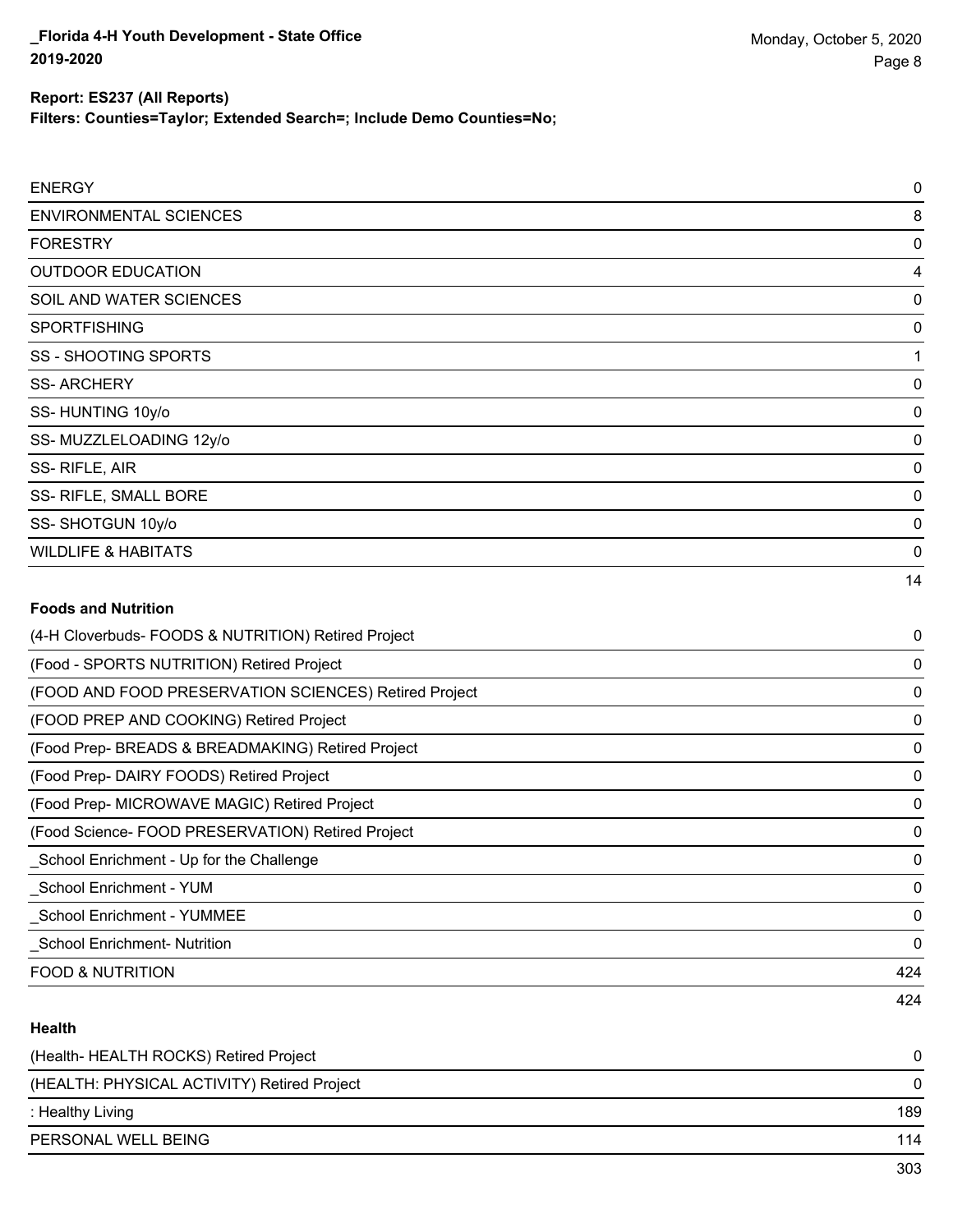## **Filters: Counties=Taylor; Extended Search=; Include Demo Counties=No; Report: ES237 (All Reports)**

| <b>Leadership and Personal Development</b>           |             |
|------------------------------------------------------|-------------|
| (4-H Cloverbuds- LEADERSHIP) Retired Project         | 0           |
| (4-H Cloverbuds_DISCOVERY Projects) Retired Project  | 0           |
| (Home Environment- CHANGING SPACES) Retired Project  | 0           |
| (Plant Sciences - Mowing for Money) Retired Project  | 0           |
| (Workforce Prep- CAREER DEVELOPMENT) Retired Project | 0           |
| (Workforce Prep- ENTREPRENEURSHIP) Retired Project   | 0           |
| : Character Education                                | $\mathbf 0$ |
| : Personal Development                               | 835         |
| <b>EXPLORING 4-H</b>                                 | 60          |
| <b>LEADERSHIP DEVELOPMENT</b>                        | 0           |
| <b>WORKPLACE PREPARATION</b>                         | 1           |
|                                                      | 896         |
| <b>Personal Safety</b>                               |             |
| (Health and Safety- ATV SAFETY) Retired Project      | 0           |
| (Health-EMERGENCY PREPARDNESS) Retired Project       | 0           |
| <b>ATV SAFETY</b>                                    | 0           |
|                                                      |             |

## **Physical Sciences**

| (ASTRONOMY) Retired Project |     |
|-----------------------------|-----|
| : Weather and Climate       |     |
| AEROSPACE                   | 418 |
|                             | 418 |

SAFETY 0

## **Plant Science**

| (4-H Cloverbuds- PLANT SCIENCES-Gardening) Retired Project | $\mathbf{0}$ |
|------------------------------------------------------------|--------------|
| (GROWING CITRUS) Retired Project                           | $\mathbf{0}$ |
| (Plant Sciences-GARDENING) Retired Project                 | $\Omega$     |
| (Plants - Gardening - FLOWERS) Retired Project             | $\Omega$     |
| (Plants - Gardening - VEGETABLES) Retired Project          | $\Omega$     |
| (Plants - Gardening-CONTAINER GARDENING) Retired Project   | $\mathbf{0}$ |
| School Enrichment- Gardening and Plants                    | $\Omega$     |
| <b>GARDENING AND PLANTS</b>                                | $\Omega$     |
| <b>GARDENING AND PLANTS: JR MASTER GARDENER</b>            | $\Omega$     |
|                                                            |              |

0